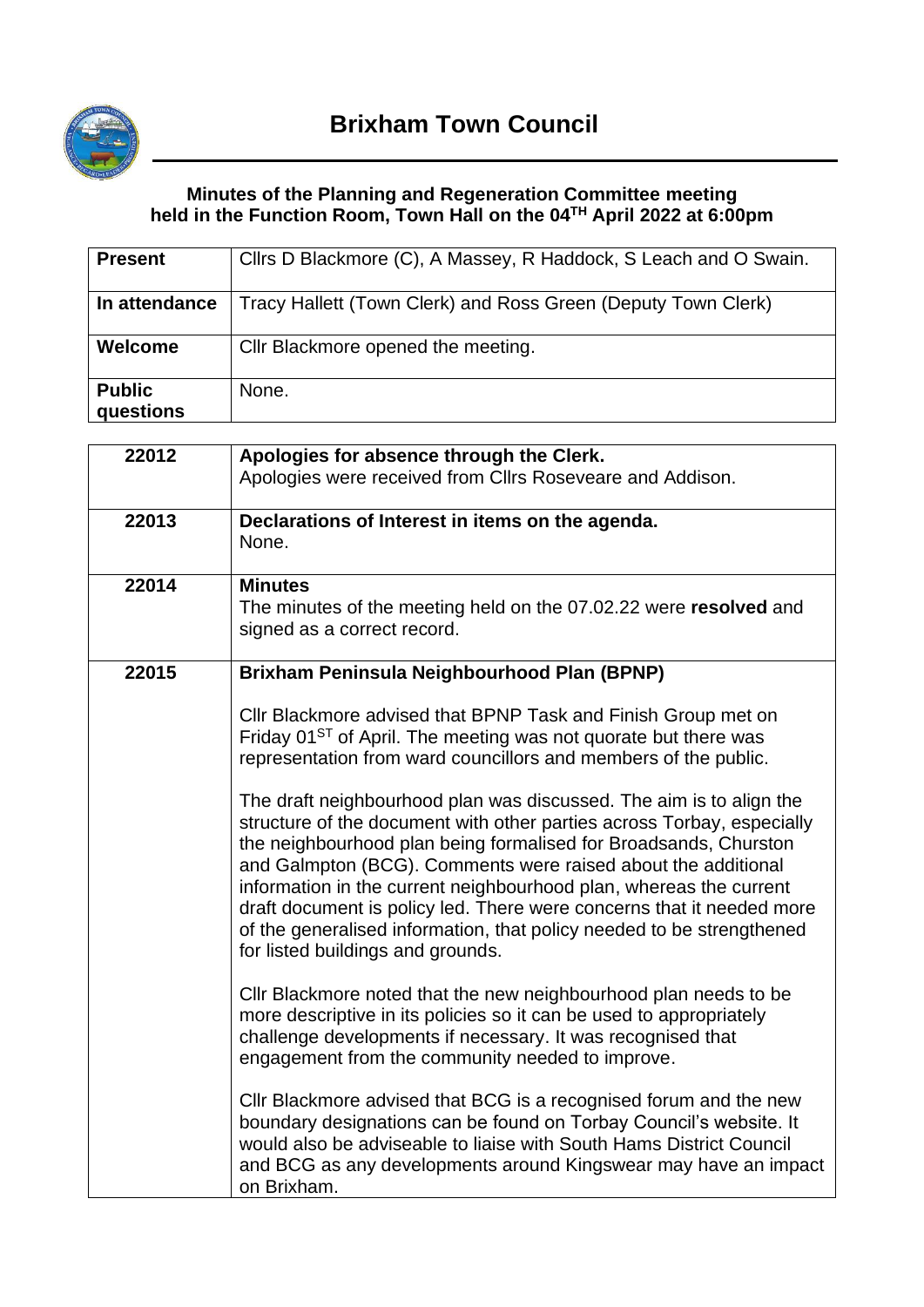|       | CIIr Blackmore asked that councillors read the draft neighbourhood<br>plan and provide any feedback or comments.                                                                                                                                                                                                                                                                                                                  |  |  |  |  |  |
|-------|-----------------------------------------------------------------------------------------------------------------------------------------------------------------------------------------------------------------------------------------------------------------------------------------------------------------------------------------------------------------------------------------------------------------------------------|--|--|--|--|--|
|       | Cllr Haddock asked that when conversations take place with South<br>Hams District Council, can they be asked to include Brixham Town<br>Council in future development of the ferry's. Recent expansion to the<br>higher ferry has caused issues on the road network accessing Brixham<br>as well as the development at Noss on Dart Marina.                                                                                       |  |  |  |  |  |
| 22016 | <b>Highways</b><br>a) To discuss and consider any highway issues.                                                                                                                                                                                                                                                                                                                                                                 |  |  |  |  |  |
|       | Cllr Swain commented that the majority of Gillard Road has a 40mph<br>speed limit until you reach the hill as you approach Berry Head car<br>park, at which point it's the national speed limit. Concerns that this<br>encourages speeding traffic in an area regularly used by pedestrians,<br>cyclists, and horse riders. Councillors requested that the speed limit on<br>Gillard Road is reviewed by Torbay Council Highways. |  |  |  |  |  |
|       | Cllr Haddock noted that there are concerns with people parking on the<br>pavements and the double yellow lines on New Road. Councillors<br>requested that this is highlighted to Torbay Council Highways.                                                                                                                                                                                                                         |  |  |  |  |  |
|       | CIIr Massey raised concerns from residents that changes to the parking<br>fee arrangements in Brixham is already having a negative impact on<br>parking in the Town Centre. Councillors requested that a<br>representative from Torbay Council Parking Services is invited to<br>provide an update to the Town Council at a future meeting.                                                                                       |  |  |  |  |  |
|       | b) To discuss and consider Fore Street vehicular access                                                                                                                                                                                                                                                                                                                                                                           |  |  |  |  |  |
|       | CIIr Blackmore noted that vehicular traffic down Fore Street continues<br>to be a concern and proposed that a number plate recognition camera<br>system at the exit to Fore Street should be considered by Torbay<br>Council. Councillors were in agreement that the regular use of Fore<br>Street outside the allocated times and the speed is a concern that<br>could result in a resident or visitor being injured.            |  |  |  |  |  |
|       | It was resolved to contact Torbay Council and request they investigate<br>the introduction of an automatic number plate recognition system at the<br>exit of Fore Street.                                                                                                                                                                                                                                                         |  |  |  |  |  |
| 22017 | <b>Planning Applications</b><br>A) To note any planning decisions, including applications<br>refused by Torbay Council.                                                                                                                                                                                                                                                                                                           |  |  |  |  |  |
|       | Members discussed the planning decisions made by Torbay Council as<br>contained in the Decisions Report. The decisions, including reasons for<br>refusal, were noted.                                                                                                                                                                                                                                                             |  |  |  |  |  |
|       | B) To note any planning applications that have gone to<br>appeal, or any appeal decisions made.                                                                                                                                                                                                                                                                                                                                   |  |  |  |  |  |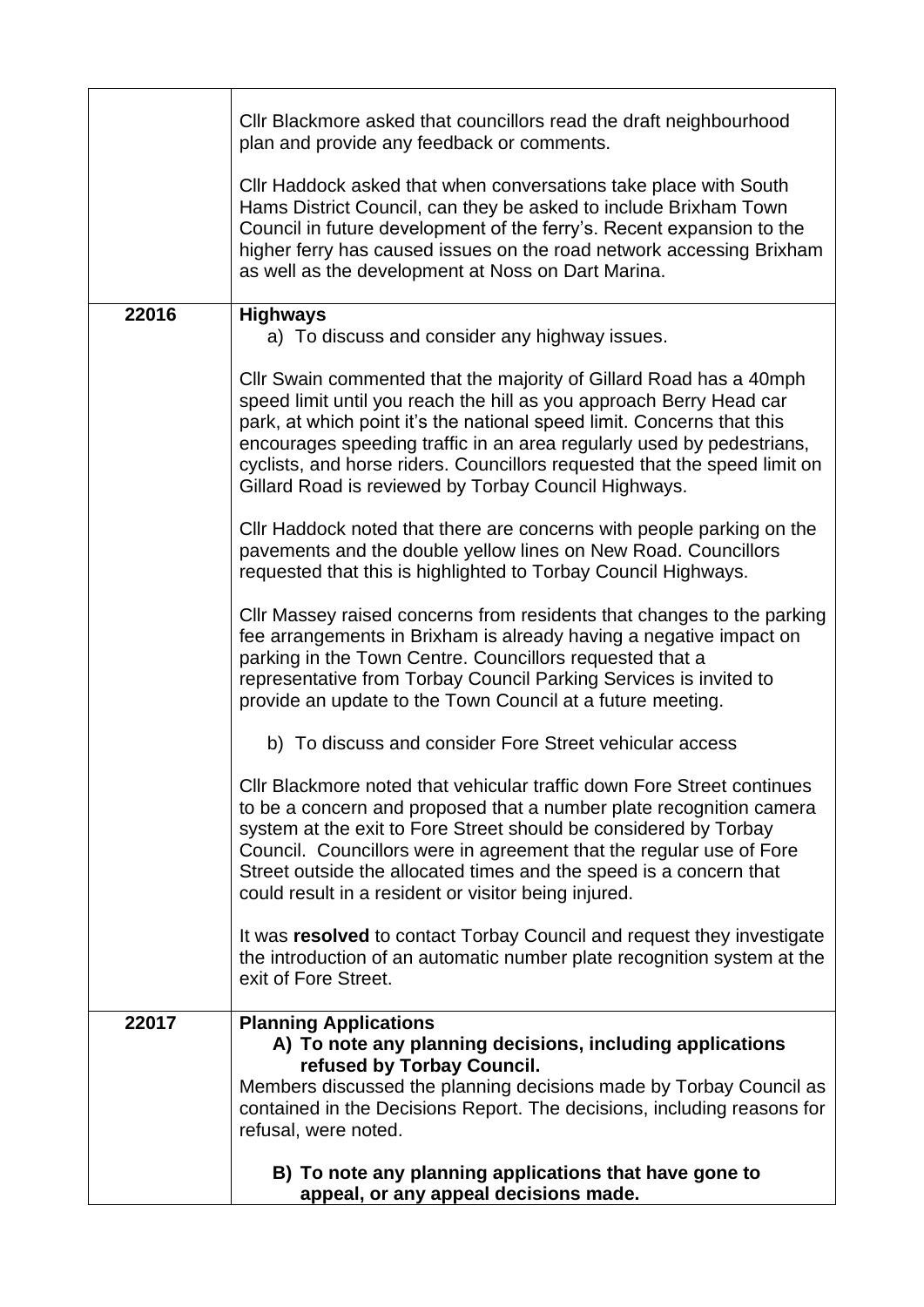|       | It was noted that there were no appeals to discuss.                                                                                                                                                                                                                                                                                                                                                                        |  |  |  |  |
|-------|----------------------------------------------------------------------------------------------------------------------------------------------------------------------------------------------------------------------------------------------------------------------------------------------------------------------------------------------------------------------------------------------------------------------------|--|--|--|--|
|       | C) To consider any planning applications to be put to Torbay<br><b>Council Planning Officers as outlined in the planning</b><br>applications for consideration report.                                                                                                                                                                                                                                                     |  |  |  |  |
|       | Cllr Blackmore noted that two of the applications are outside of<br>Brixham's boundary now that the BCG forum is in place, however<br>these were considered under the current BPNP.                                                                                                                                                                                                                                        |  |  |  |  |
|       | All applications contained in the report 'Applications for consideration<br>04.02.22' were considered and recommendations are contained in<br>Appendix one of these minutes.                                                                                                                                                                                                                                               |  |  |  |  |
| 22018 | <b>Licensing Applications</b>                                                                                                                                                                                                                                                                                                                                                                                              |  |  |  |  |
|       | Members considered a license application for:                                                                                                                                                                                                                                                                                                                                                                              |  |  |  |  |
|       | The Bottle Shop, 24 Middle Street, Brixham, TQ5 8ER -<br>Temporary events application.                                                                                                                                                                                                                                                                                                                                     |  |  |  |  |
|       | It was resolved to make no objections.                                                                                                                                                                                                                                                                                                                                                                                     |  |  |  |  |
|       | Hennessey Cocktail Lounge, 2 King Street, Brixham, TQ5<br>9TF                                                                                                                                                                                                                                                                                                                                                              |  |  |  |  |
|       | Members raised concerns that a previous application 060390 was<br>refused by the licencing committee on numerous grounds and the new<br>application is requesting longer opening hours.                                                                                                                                                                                                                                    |  |  |  |  |
|       | It was resolved to object to the licensing application based on the<br>information received from Torbay Licensing Committee. The proposed<br>opening hours would have a detrimental impact on the natural<br>amphitheatre of Brixham Town Centre. Members noted that the<br>premises is classed by the Police as a high risk and that granting this<br>licence would in their opinion, undermine the licensing objectives. |  |  |  |  |
|       | Members carefully considered that if the application is approved by the<br>licencing committee then Brixham Town Council would want the<br>following hours imposed, consistent with other licence premises in the<br>area:                                                                                                                                                                                                 |  |  |  |  |
|       | Monday - Saturday 11:00am - 11:00pm for the sale of alcohol with<br>premises closure at 11:30pm<br>Sunday<br>11:00am - 10:30pm for the sale of alcohol with<br>premises closure at 11:00pm                                                                                                                                                                                                                                 |  |  |  |  |
|       | This approach has been established over a period of time and the<br>numerous complaints regarding noise nuisance from residents in the<br>natural amphitheatre of Brixham Town Centre and specific harbour<br>region.                                                                                                                                                                                                      |  |  |  |  |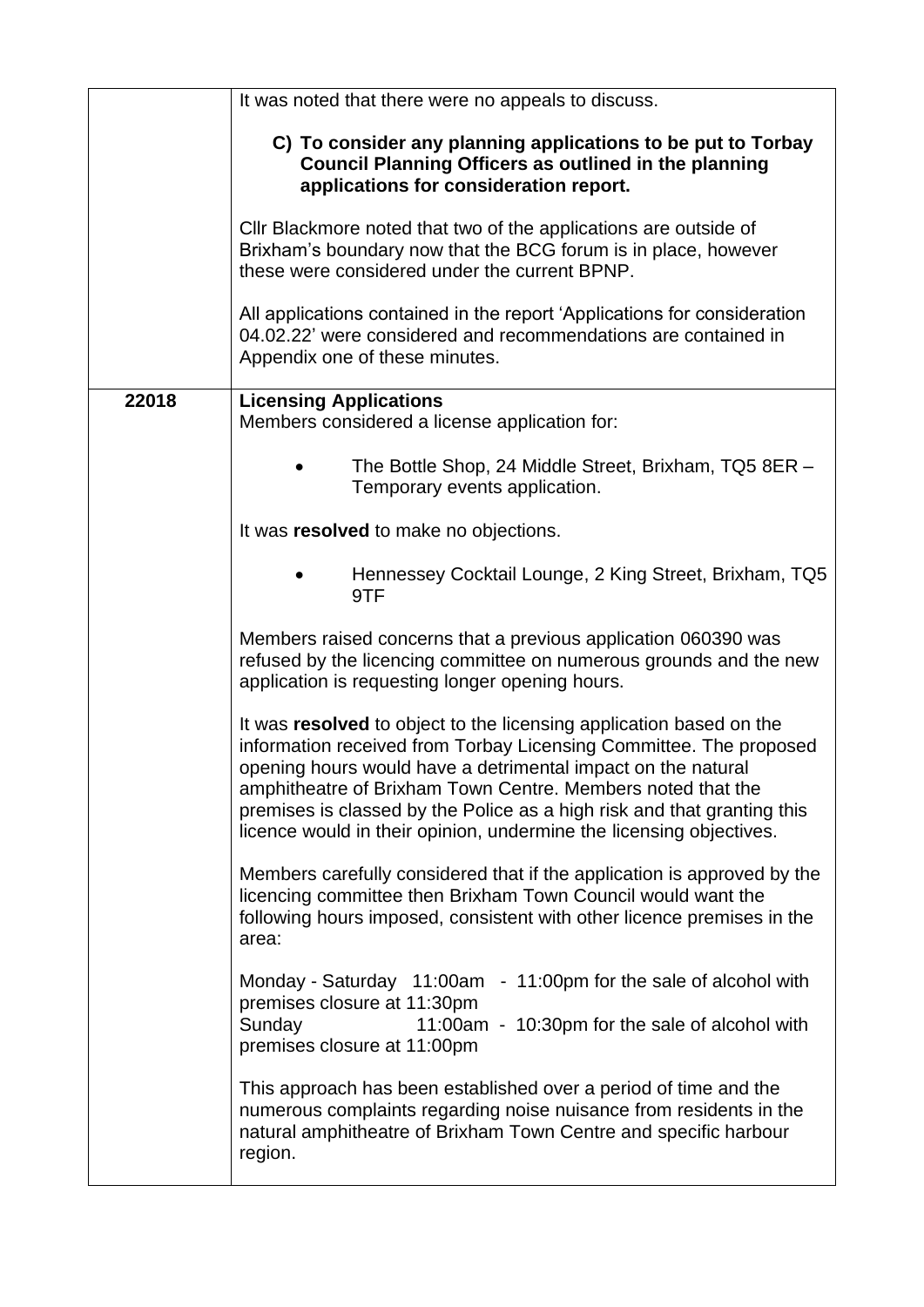|       | The four licensing objectives are: The prevention of Crime and<br>Disorder, Public Safety, the Prevention of Public Nuisance and the<br>Protection of Children from Harm. |
|-------|---------------------------------------------------------------------------------------------------------------------------------------------------------------------------|
| 22019 | Date of next meeting<br>The next meeting was noted as Monday 02 <sup>ND</sup> May 2022                                                                                    |
| 22020 | Items for future agenda<br>Each Councillor is requested to use this opportunity to raise items for<br>future agendas. See table below.                                    |

| <b>Item</b>                     | Reason                                             | <b>Proposed by</b>    |
|---------------------------------|----------------------------------------------------|-----------------------|
| <b>Highways and Fore Street</b> | <b>Feedback from Torbay Council</b>                | <b>Cllr Blackmore</b> |
| Outside seating on pathways     | Feedback from Torbay Harbour<br>Authority          | <b>CIIr Haddock</b>   |
| <b>Upton Manor Farm</b>         | Report on meeting due to be held on<br>25/07/2022. | <b>Cllr Massey</b>    |
| <b>BPNP T&amp;F Group</b>       | Regular agenda item                                | All                   |

The meeting closed at 19:17

Date.....................

## **Planning Applications Considered**

Applications considered on 4-4-22

|                | Plan Number                | <b>Additional Reference</b> |                  | <b>BTC Councillor</b> |
|----------------|----------------------------|-----------------------------|------------------|-----------------------|
|                | <b>22022/0107</b>          | P-11003648                  |                  |                       |
| Applicant      |                            | House Name                  | Road             | Locality              |
|                | <b>In and Mrs J Perkes</b> | and Opposite Due South      | Gillard Road     |                       |
| Town           |                            | County                      | <b>Post Code</b> | Application date      |
| <b>Brixham</b> |                            | Devon                       | <b>TQ5 9EW</b>   | 01/02/22              |

Demolition of garage & storage building ad construction of one holiday let house, with new access position, parking area and associated bin/bike storage.

## Comment

No objection providing the recommendations from the ecology report are met and the development does not exceed the current building footprint.

Policy E8 in the Neighbourhood Plan states 'development will not be permitted where it would threaten the habitat of the Greater Horseshoe Bat, its roost, its strategy flyways and its sustenance zones...'

Policy E1, item 5.4 in the Neighbourhood Plan it is noted that the Brixham Urban Fringe Landscape Study identifies the area of the proposed development falls within an area of critical environmental which needs to be restored as well as conserved.